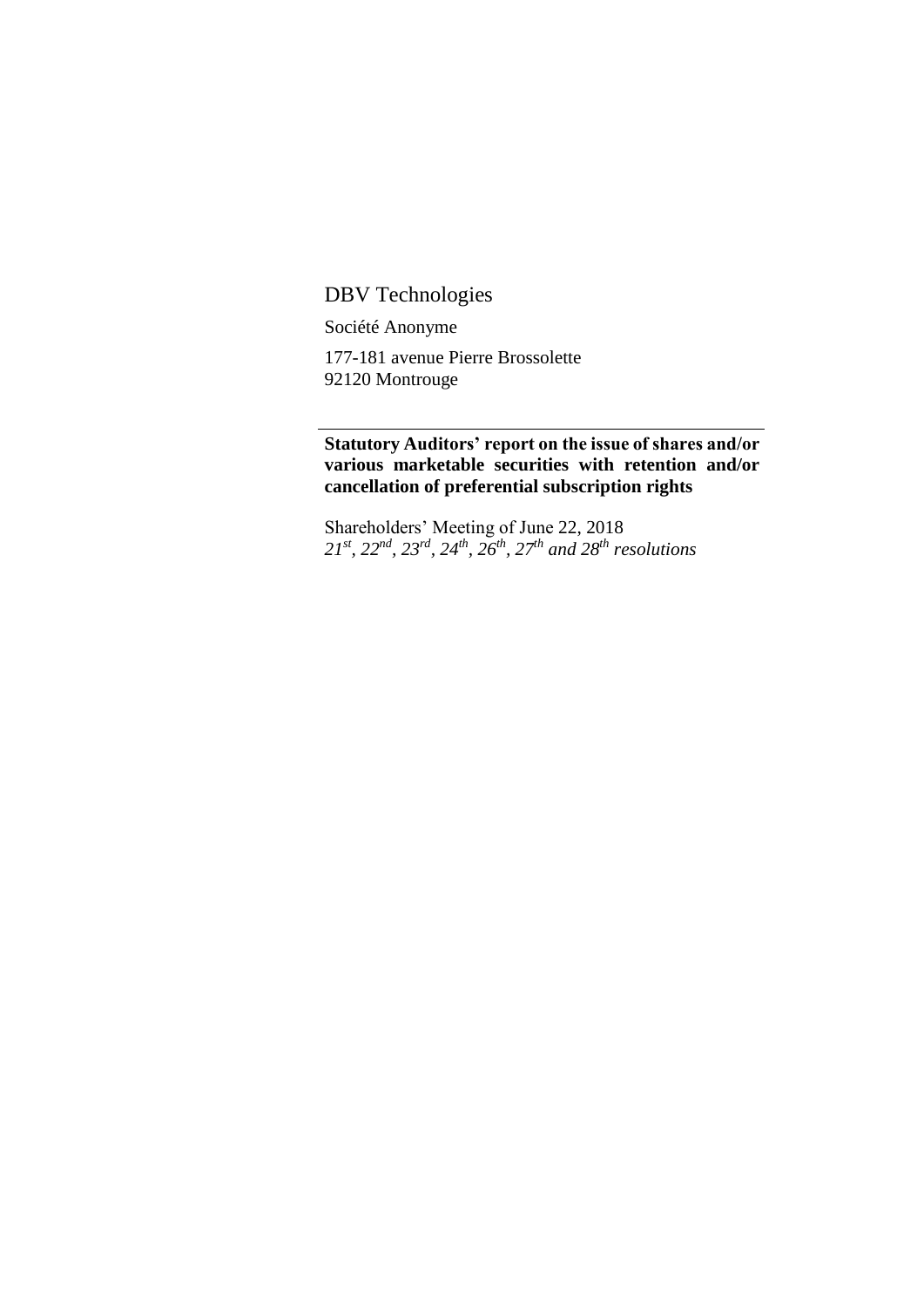**BECOUZE** 1, rue de Buffon 49100 Angers

DBV Technologies Société Anonyme 177 - 181 avenue Pierre Brossolette 92120 Montrouge

## **Statutory Auditors' report on the issue of shares and/or various marketable securities with retention and/or cancellation of preferential subscription rights**

Shareholders' Meeting of June 22, 2018

*21st, 22nd, 23rd, 24th, 26th, 27th and 28th resolutions*

*This is a free translation into English of the statutory auditors' report issued in French and is provided solely for the convenience of English speaking readers. This report should be read in conjunction and construed in accordance with French law and professional auditing standards applicable in France.*

To the Shareholders' Meeting of DBV TECHNOLOGIES,

In our capacity as Statutory Auditors of your Company and in accordance with the procedures set forth in Articles L. 228-92 and L. 225-135 *et seq.* of the French Commercial Code (*Code de commerce*), we hereby report to you on the proposed delegations to the Board of Directors to decide on various issues of shares and/or marketable securities, transactions on which you are asked to vote.

Based on its report, your Board of Directors proposes that:

- shareholders delegate to it, for a period of 26 months, the authority to decide the following transactions and set the final terms and conditions of these issues and that, where applicable, you cancel your preferential subscription rights:
	- A) Issue with retention of preferential subscription rights  $(21<sup>st</sup>$  resolution) of ordinary shares, and/or ordinary shares conferring entitlement to the allocation of other ordinary shares or debt securities, and/or marketable securities granting access to ordinary shares to be issued.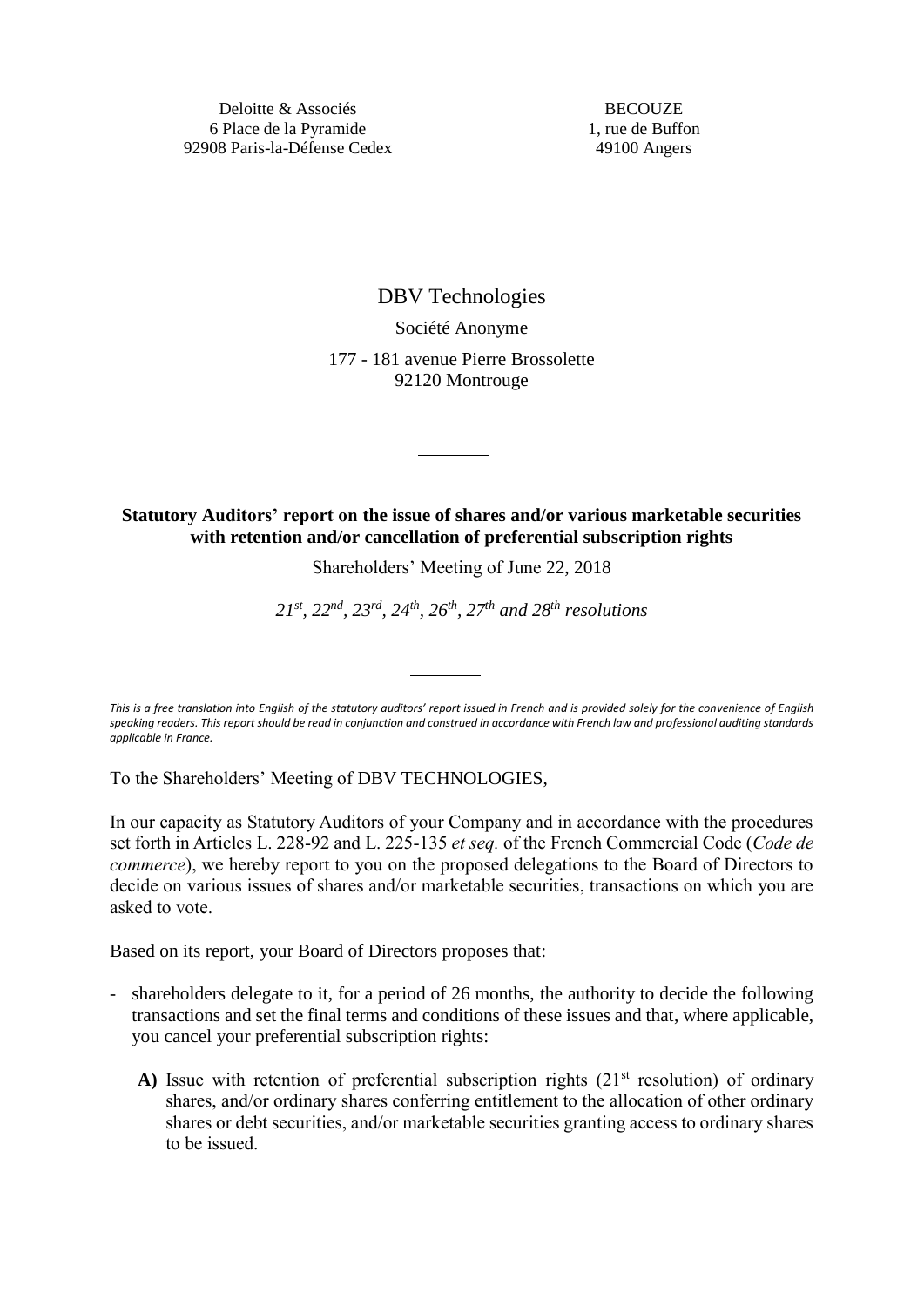It being specified that in accordance with section 1 of Article L. 228-93 of the French Commercial Code, the marketable securities to be issued may grant access to ordinary shares to be issued by any entity which holds, directly or indirectly, more than half of your Company's share capital or any entity in which the Company holds, directly or indirectly, more than half of the share capital.

- **B**) Issue with cancellation of preferential subscription rights via a public offering (22<sup>nd</sup>) resolution) of ordinary shares, and/or ordinary shares conferring entitlement to the allocation of other ordinary shares or debt securities, and/or marketable securities granting access to ordinary shares to be issued:
	- o It being specified that these securities may be issued in consideration of securities that would have been contributed to the Company as part of a public exchange offer on securities satisfying the conditions set forth in Article L. 225-148 of the French Commercial Code,
	- o It being specified that in accordance with section 1 of Article L. 228-93 of the French Commercial Code, the marketable securities to be issued may grant access to ordinary shares to be issued by any entity which holds, directly or indirectly, more than half of your Company's share capital or any entity in which the Company holds, directly or indirectly, more than half of the share capital.
- **C)** Issue with cancellation of preferential subscription rights via an offering referred to in section II of Article L. 411-2 of the French Monetary and Financial Code (*Code monétaire et financier*) and for up to a maximum of 20% of the share capital on the date of the Board of Directors' decision to increase share capital  $(23<sup>rd</sup>$  resolution) of ordinary shares, and/or ordinary shares conferring entitlement to the allocation of other ordinary shares or debt securities, and/or marketable securities granting access to ordinary shares to be issued:
	- o It being specified that in accordance with section 1 of Article L. 228-93 of the French Commercial Code, the marketable securities to be issued may grant access to ordinary shares to be issued by any entity which holds, directly or indirectly, more than half of your Company's share capital or any entity in which the Company holds, directly or indirectly, more than half of the share capital;
- shareholders authorize it ( $24<sup>th</sup>$  resolution), pursuant to the delegation granted in the  $22<sup>nd</sup>$  and  $23<sup>rd</sup>$  resolutions, to depart, within an annual limit of 10% of share capital, from the price setting conditions referred to in the above resolutions and set the issue price according to the following conditions:

The issue price of the comparable equity securities to be issued, immediately or in the future, at the discretion of the Board of Directors, should be at least equal to:

- o Either the average weighted price of the Company's share on the day preceding the issue price setting less a 15% discount,
- o Or the average of the five consecutive listed share prices chosen from the last thirty trading days preceding the issue price setting less a maximum 15% discount.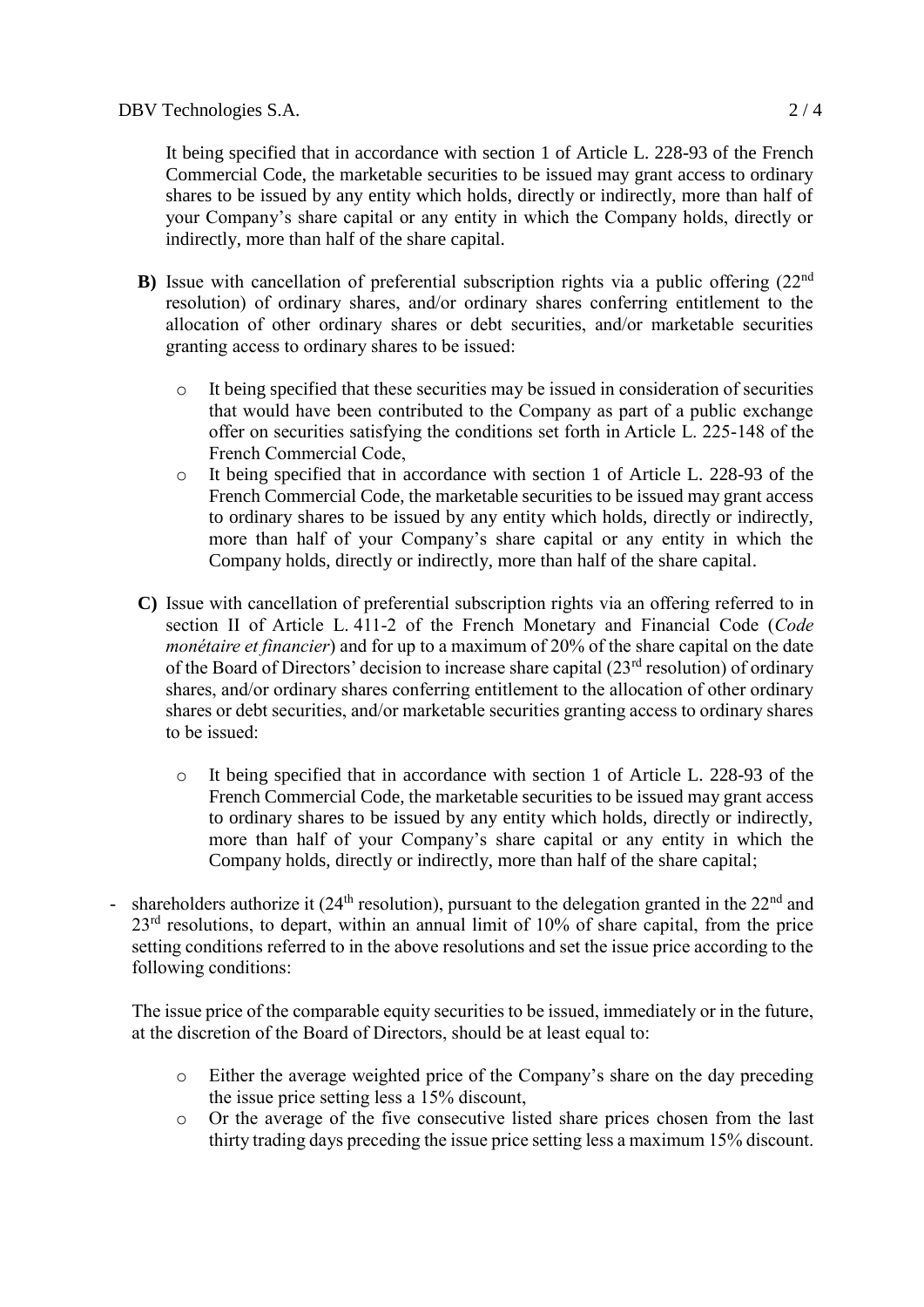DBV Technologies S.A. 3/4

- shareholders authorize it  $(26<sup>th</sup>$  resolution) for each issue of ordinary shares or marketable securities granting access to share capital decided in accordance with the  $21<sup>st</sup>$ ,  $22<sup>nd</sup>$ ,  $23<sup>rd</sup>$  and 25<sup>th</sup> resolutions to increase the number of securities to be issued under the conditions stipulated in Articles L. 225-135-1 and R. 225-118 of the French Commercial Code within the limits set by the shareholders should the Board note an excess demand.
- shareholders delegate to it, for a period of 26 months, the necessary powers to issue ordinary shares and/or marketable securities granting access to ordinary shares, in consideration of in-kind contributions granted to the Company and comprising equity securities or marketable securities granting access to share capital  $(27<sup>th</sup>$  resolution), within the limit of 10% of share capital.

The total par value amount of the share capital increases likely to be carried out, immediately or in the future, may not, according to the 28<sup>th</sup> resolution, exceed 65% of the share capital on the date of this Shareholders' Meeting under the  $21<sup>st</sup>$ ,  $22<sup>nd</sup>$ ,  $23<sup>rd</sup>$ ,  $25<sup>th</sup>$  and  $27<sup>th</sup>$  resolutions. It being specified that to this limit will be added the par value amount of the share capital increase needed to safeguard, in accordance with French law and, where applicable, the contractual terms providing for other cases of adjustment, the rights of the holders of the shares or marketable securities granting access to the Company's share capital.

It is the responsibility of the Board of Directors to prepare a report in accordance with Articles R. 225-113 *et seq.* of the French Commercial Code. Our role is to express an opinion on the fair presentation of the quantified information extracted from the financial statements, on the proposed cancellation of preferential subscription rights and on certain other information concerning these transactions, contained in this report.

We performed the procedures that we deemed necessary in accordance with the professional guidelines of the French National Institute of Statutory Auditors (*Compagnie Nationale des Commissaires aux Comptes*) relating to this engagement. These procedures consisted in verifying the content of the Board of Directors' report relating to this transaction and the methods used to determine the issue price of equity securities to be issued.

Subject to a subsequent review of the terms and conditions of the proposed issues, we have no comments on the methods used to determine the issue price of equity securities to be issued presented in the Board of Directors' report under the 22<sup>nd</sup>, 23<sup>rd</sup> and 24<sup>th</sup> resolutions.

Furthermore, as this report does not specify the methods of calculating the issue price of the equity securities to be issued under the  $21<sup>st</sup>$  and  $27<sup>th</sup>$  resolutions, we cannot express an opinion on the choice of calculation components for this issue price.

As the final terms and conditions of the issues have not been determined, we do not express an opinion thereon and, as such, on the proposed cancellation of preferential subscription rights referred to in the  $22<sup>nd</sup>$ ,  $23<sup>rd</sup>$  and  $24<sup>th</sup>$  resolutions.